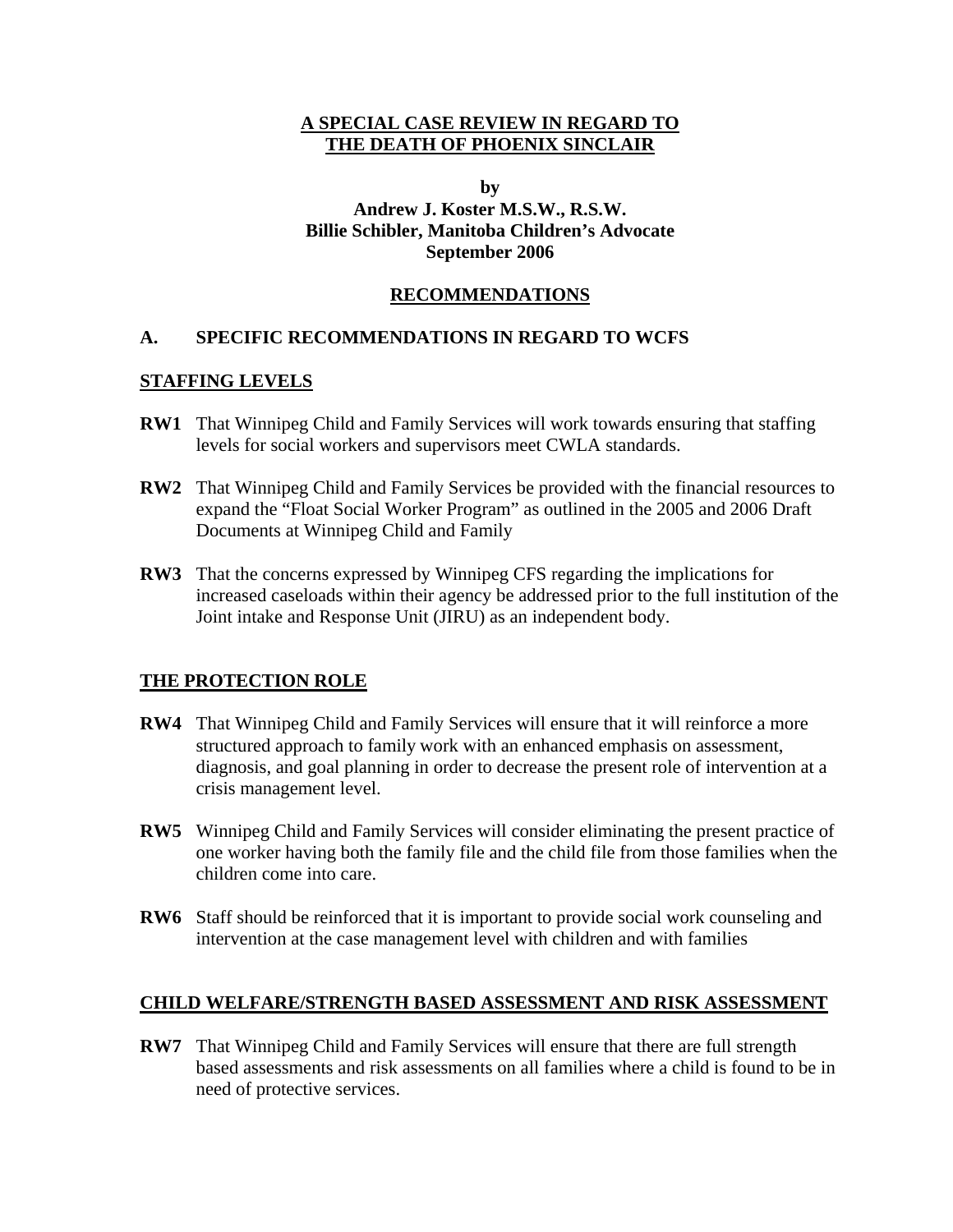## **RECORD KEEPING (INCLUDING ALL RECORDING FORMS, CASE NOTES AND CASE CONFERENCE FORMS)**

- **RW8** That Winnipeg Child and Family Services will reinforce with their social workers and supervisors that it is important to maintain detailed recording.
- **RW9** That Winnipeg Child and Family Services will improve its case note system on protection files.

### **INTERNAL POLICIES AND PROCEDURES MANUALS**

**RW10** That Winnipeg Child and Family Services will combine all internal procedures into one policy manual once the new Authority Standards are finalized.

### **AGENCY TRAINING**

**RW11** That Winnipeg Child and Family Services will ensure that Intra Agency training has been provided to all front line and supervisory staff.

### **CHILD PLANNING CONFERENCES**

**RW12** That Winnipeg Child and Family Services will ensure that case reviews (conferences) are completed as per the Standards on all children in care and recorded in both the family and the child's files.

## **FOSTER CARE**

- **RW13** That Winnipeg Child and Family Services will ensure that there are Procedures outlining safe guards for children in out-of-care-alternative-care Arrangements.
- **RW14** That Winnipeg Child and Family Services will ensure that all open foster home files have completed detailed home studies.

#### **COMPUTERIZED INFORMATION SYSTEM**

**RW15** That funds be made available to Winnipeg Child and Family Services to ensure that the computerized information system provides timely and coordinated information on children at risk and their families

## **GOVERNANCE AND ACCOUNTABILITY**

**RW16** That an Advisory Council be established to provide guidance and Accountability and Resolution of Internal Issues for the Winnipeg Child and Family Services. This should be instituted within six months of this report.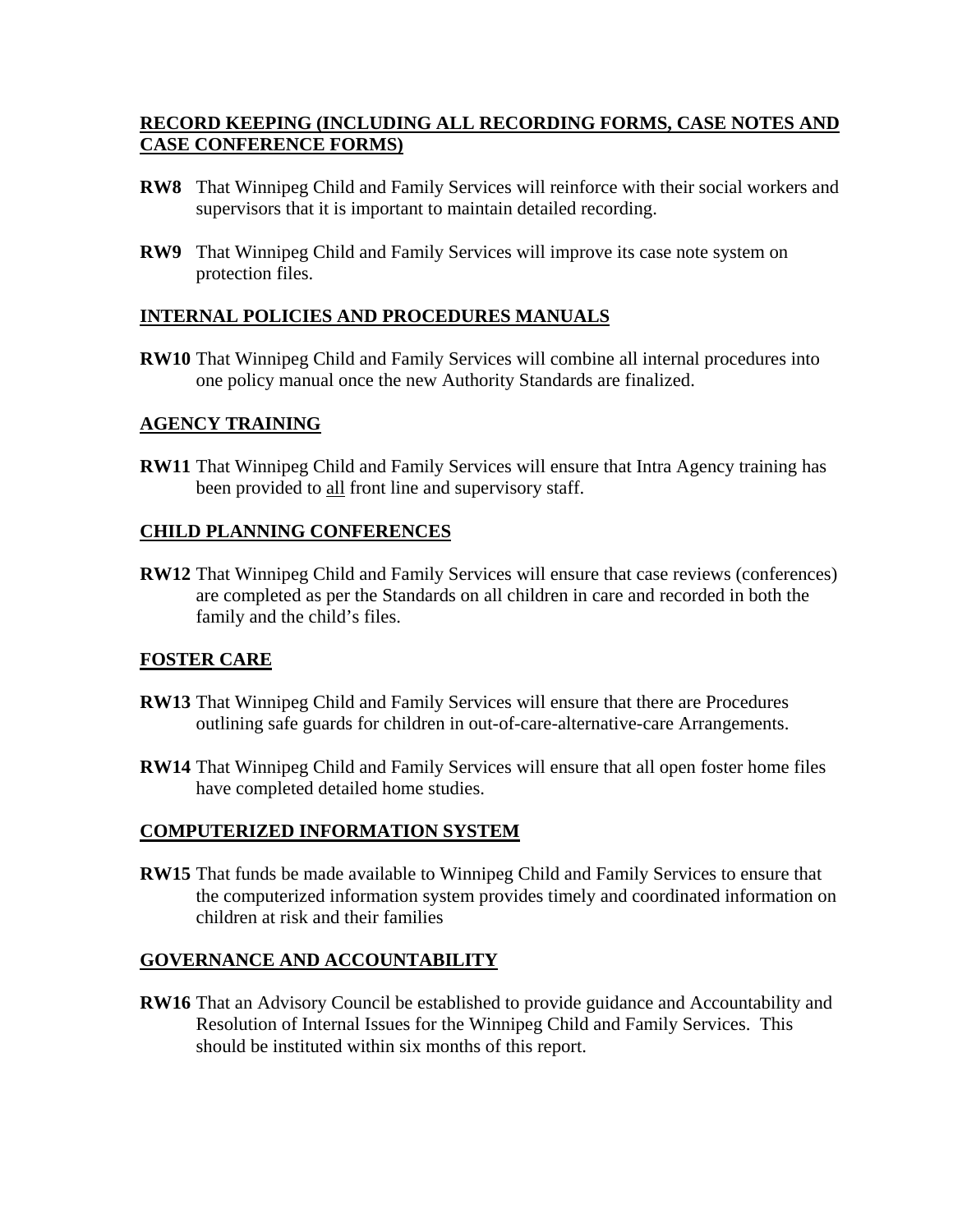## **BROADER SYSTEM RECOMMENDATIONS FOR MANITOBA**

**RS1** That the Provincial Government work collaboratively with the Authorities to determine sufficient funding to adequately resource the child protection system in Manitoba to address workload, training, and necessary case-support services for front line workers and supervisors.

## **PROVINCIAL CASELOAD LIMITS**

- **RS2** That the Child Protection Branch work with the Authorities towards meeting the CWLA standards of workload, for the various classifications of social workers and their supervisors
- **RS3** That the Child Protection Branch work with the Authorities to maintain these standards once they have been reached

## **PRESENT PROVINCIAL STANDARDS AND PROCEDURES**

- **RS4** That the Child Protection Branch will work in partnership with the Authorities to develop a set of Provincial Standards which will apply to all mandated child welfare agencies
- **RS5** That the Child Protection Branch, in partnership with the various Authorities ensure that all Child Welfare Agencies follow these Provincially approved Standards unless specific written permission to modify or be exempt is granted in writing to them through the designated Authority by the Child Protection Branch
- **RS6** That in the development of the provincial Standards, the Child Protection Branch and the Authorities will consider Best Practice in Child Welfare: Definition, Application and the Context of Child Welfare in Manitoba, by A. Wright as a guiding resource when finalizing best practice standards in Manitoba within the various Authorities.

## **ENHANCING EDUCATIONAL OPPORTUNITIES FOR CHILD WELFARE STAFF**

- **RS7** That all workers acting in all front line positions in Manitoba's child welfare agencies be provided with essential core training in abuse, CFSA, assessments, risk assessment, counseling, breaking through resistance, and relationship building with difficult clients.
- **RS8** That this training be delivered in a manner which is appropriate to the learning needs of new, and experienced workers and supervisors.
- **RS8** That this training be offered in a "refresher" format to experienced workers and supervisors as required.